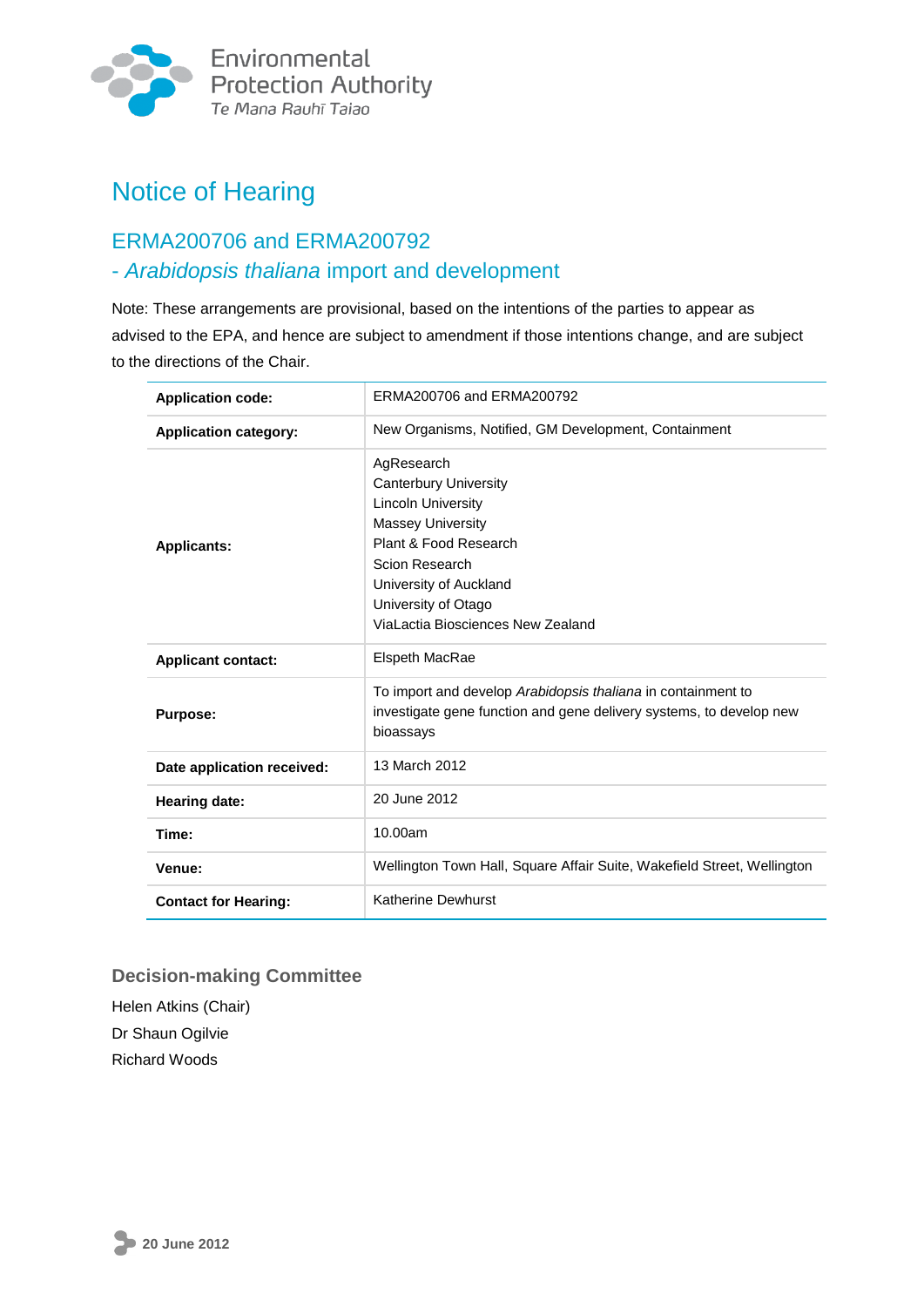#### **Sequence of Events**

- 1. Introduction and explanation from the Chair
- 2. Order of business and procedures
	- Applicant presents application
	- EPA staff to present the EPA Advice Report
	- Submitters present submissions and any witnesses
	- Final questions from the Committee
	- Adjournment of hearing

The above is a guide only and the conduct of the hearing will be at the Chair's discretion and in accordance with the guidelines provided.

#### **Submissions**

Submitters have been allocated a maximum of 15 minutes (including questions). The order of appearance is detailed over the page.

#### **Presentation of Evidence and Information**

Pre-circulated evidence (including submissions) will be taken as read by all parties and does not need to be read verbatim at the hearing. Presenters should use the limited time available to highlight key points, and remember to allow time for questions of clarification and explanation.

Witnesses may refer to published material authored by others as part of their evidence. Sources of such material should be clearly identified. Witnesses presenting such information are expected to be able to justify their use of such information and to be questioned on their analysis and conclusions relating to such information.

Where information is presented at a hearing that has not been disclosed to the EPA or to the other parties, the Chair may adjourn the hearing to allow other parties, including staff of the EPA, to assess and respond to the new information.

There will be no cross-examination of parties or their witnesses at the hearing. At the conclusion of each person's evidence, the Chair and members of the Decision Making Committee may ask questions of that person. The Chair will then invite any other party to put questions of clarification or explanation to the witness. Such questions may be put only with the leave of the Chair who has the discretion to disallow any question.

#### **Final Decision**

At the end of all the presentations the Committee will adjourn the hearing and will make its decision in private. A final decision will be made usually within 30 working days but may be longer if further information is sought by the Committee. You will be notified of the decision and it will also be available on the EPA website at www.epa.govt.nz.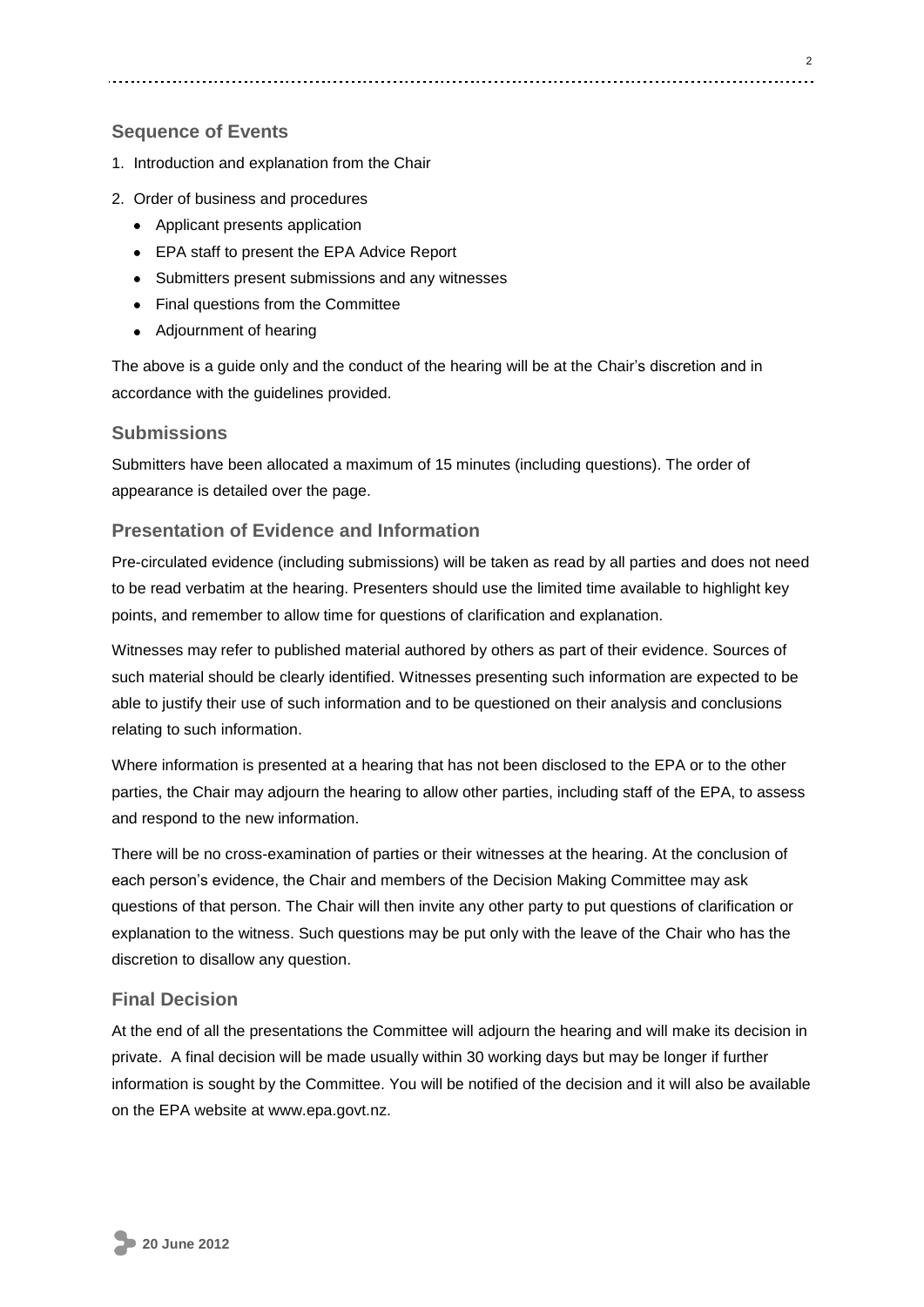#### **News Media Guidelines**

- A suitable space will be available for conducting interviews please contact Sarah Kenward Senior Communications Advisor on (04) 918 4813 / 021 976 853.
- Copies of relevant papers will be available from the EPA beforehand, or at the hearing.
- No cameras (still or video) or tape recordings are permitted after proceedings are formally under way. EPA staff can assist to set up for "scene setting" shots at the start or during the break.
- The EPA has a media policy for hearings, available on request or on the website. The EPA is a semi judicial body and therefore Committee members do not comment on applications. General enquiries about the application process can be directed to Sarah Kenward, Senior Communications Advisor EPA, and interviews can be arranged with the Chief Executive at the EPA office in Wellington if required.

#### **Contact details**

If you need to contact someone at the hearing please call 021 674 951.

#### **Hearing Venue**

Square Affair Suite, Wellington Town Hall (Ground Floor) 111 Wakefield Street, Wellington 04 801 4231

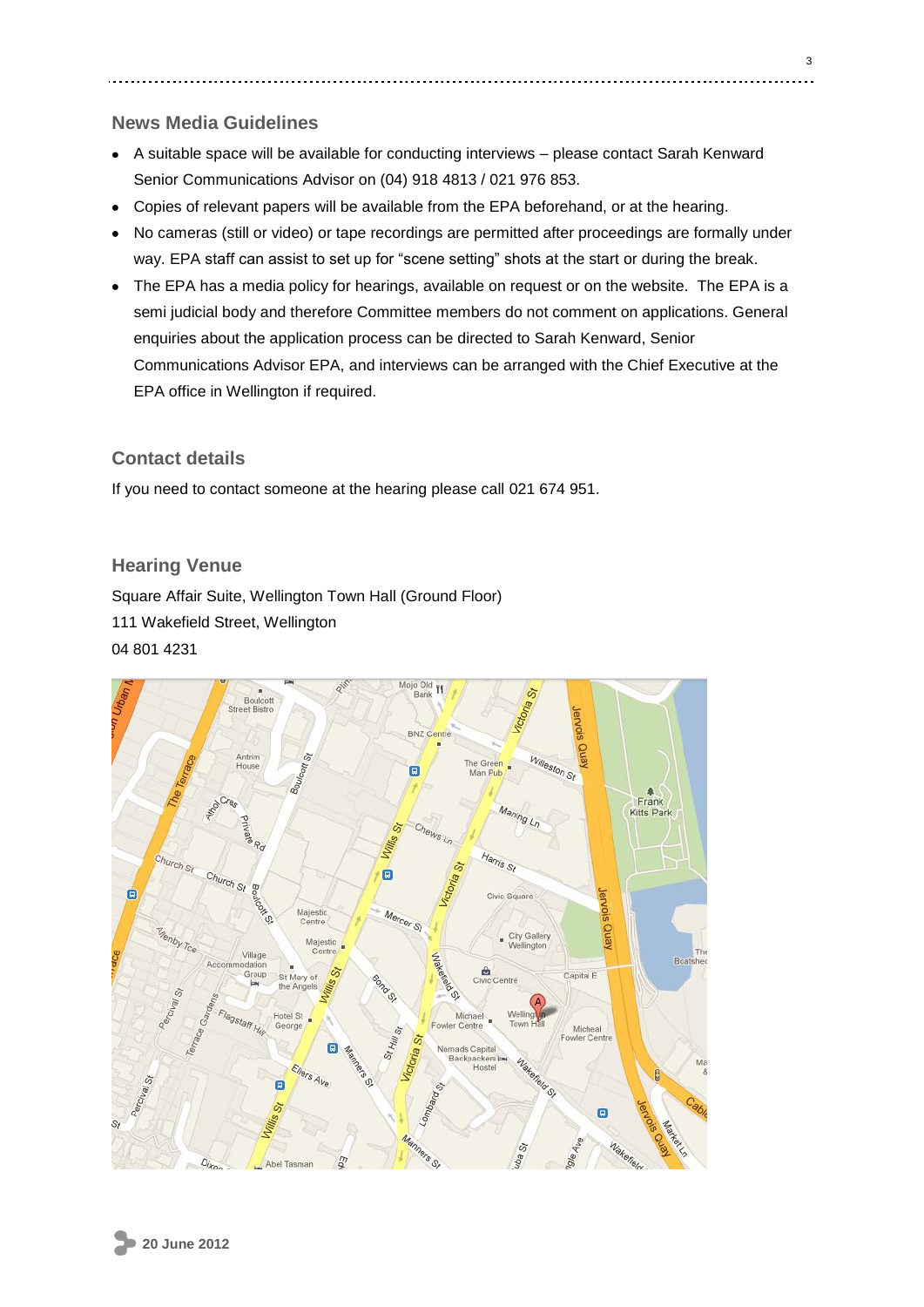#### **Housekeeping Details**

- Coffee and tea making facilities will be available. Parties are responsible for their own food arrangements
- Cell phones should be turned off
- No food will be permitted in the hearing room
- No filming or photos of proceedings to be taken
- Please refer to the map for directions to the venue.

#### **Order of Business**

Please note that these are approximate session times and are dependent on the length of questioning by the Committee and the appearance of submitters at the hearing.

| 10.00am                                                  | Wednesday 20 June 2012                                                                                                                                                                       |  |
|----------------------------------------------------------|----------------------------------------------------------------------------------------------------------------------------------------------------------------------------------------------|--|
| Introduction and explanation                             | Helen Atkins, Chair, Decision Making Committee                                                                                                                                               |  |
| Record of appearances                                    |                                                                                                                                                                                              |  |
|                                                          | 1. Dr Elspeth MacRae, General Manager Manufacturing<br>and Bioproducts, Scion                                                                                                                |  |
|                                                          | - Presentation of application<br>$(20 \text{ mins})$                                                                                                                                         |  |
| <b>Applicant Presentation</b>                            | 2. Mariette Komene, spokesperson for the facility operator<br>group                                                                                                                          |  |
|                                                          | - Expert witness<br>$(10 \text{ mins})$                                                                                                                                                      |  |
|                                                          | 3. Roger Hellens, spokesperson for the expert user panel                                                                                                                                     |  |
|                                                          | - Expert witness<br>$(10 \text{ mins})$                                                                                                                                                      |  |
| <b>EPA Staff Advice Report</b>                           | 1. Dr Seumas McCroskery, Senior Environmental Risk<br>Advisor, Environmental Protection Authority<br>- Presentation of the EPA Advice Report and proposed<br>controls<br>$(60 \text{ mins})$ |  |
| <b>Submitters</b>                                        | 1. GE Free New Zealand (#102564)<br>$(15 \text{ mins})$                                                                                                                                      |  |
| Final questions                                          | <b>Decision Making Committee</b>                                                                                                                                                             |  |
| Applicant's response to matters raised (if<br>necessary) |                                                                                                                                                                                              |  |
| Hearing adjournment                                      |                                                                                                                                                                                              |  |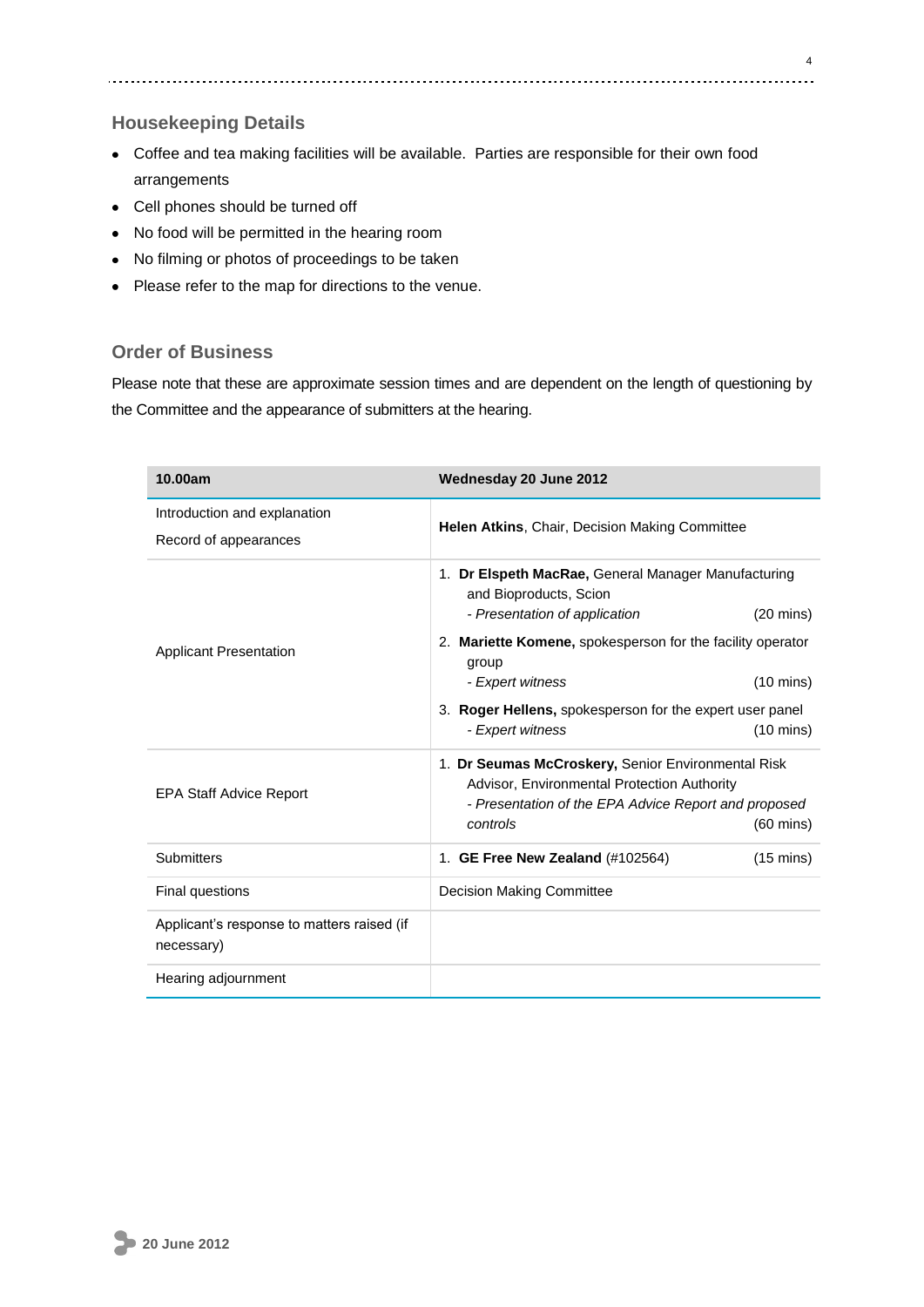## Advice to Participants

### (Applicants and Submitters) in Hearings

Hearings are an opportunity for the Authority to be fully informed on an application, and for the parties to put before the Authority information which is relevant to the application under consideration. The emphasis should be on the effects, risks, costs and benefits of the application in the context of the statutory framework of the HSNO Act.

To help ensure that this is the case the following guidelines apply. These guidelines apply to both applicants and submitters.

- 1. Submissions and presentations at hearings (by applicants and submitters) should raise issues which are relevant to the application and are not simply of a general character.
- 2. Issues of a general nature previously dealt with by the Authority in decisions should only be raised in submissions if these contain new information, which helps to further develop the treatment of the issues relevant to *this* application.
- 3. Your presentation should focus on the key points raised in your submission.
- 4. Applicants and submitters are entitled to bring witnesses who will speak to their submission. Witnesses should be able to bring expertise or special knowledge to bear on the matters raised in the submission.
- 5. At least two weeks prior to the hearing, both the applicant and submitters should provide a written list of the witnesses they propose to call, their areas of expertise, and the elements of the submission or application they propose to talk to. If this information is not provided the witness may only be called at the express leave of the Chair of the hearing.
- 6. Applicants, submitters and their witnesses are expected to pre-circulate to the Authority and to all other parties attending the hearing, copies of any information they intend to present to the hearing, at least 10 working days prior to the hearing. Parties should work on the basis that members of the Committee will have read the application, submissions and other circulated information prior to the hearing. It is therefore not necessary to read this information verbatim at the hearing. Parties should instead use their allotted time at the hearing to highlight their key points and be prepared to answer any questions which the Committee may have.
- 7. Applicants, submitters and their witnesses will normally have a maximum of 15 minutes to make their presentation to the hearing. This time includes provision for questions of clarification by members or by other parties. If any party believes they have good reason why they should have a longer time to make their presentation, this should be submitted in writing to the EPA at least three weeks prior to the hearing. Any such extensions will be at the discretion of the Chair.